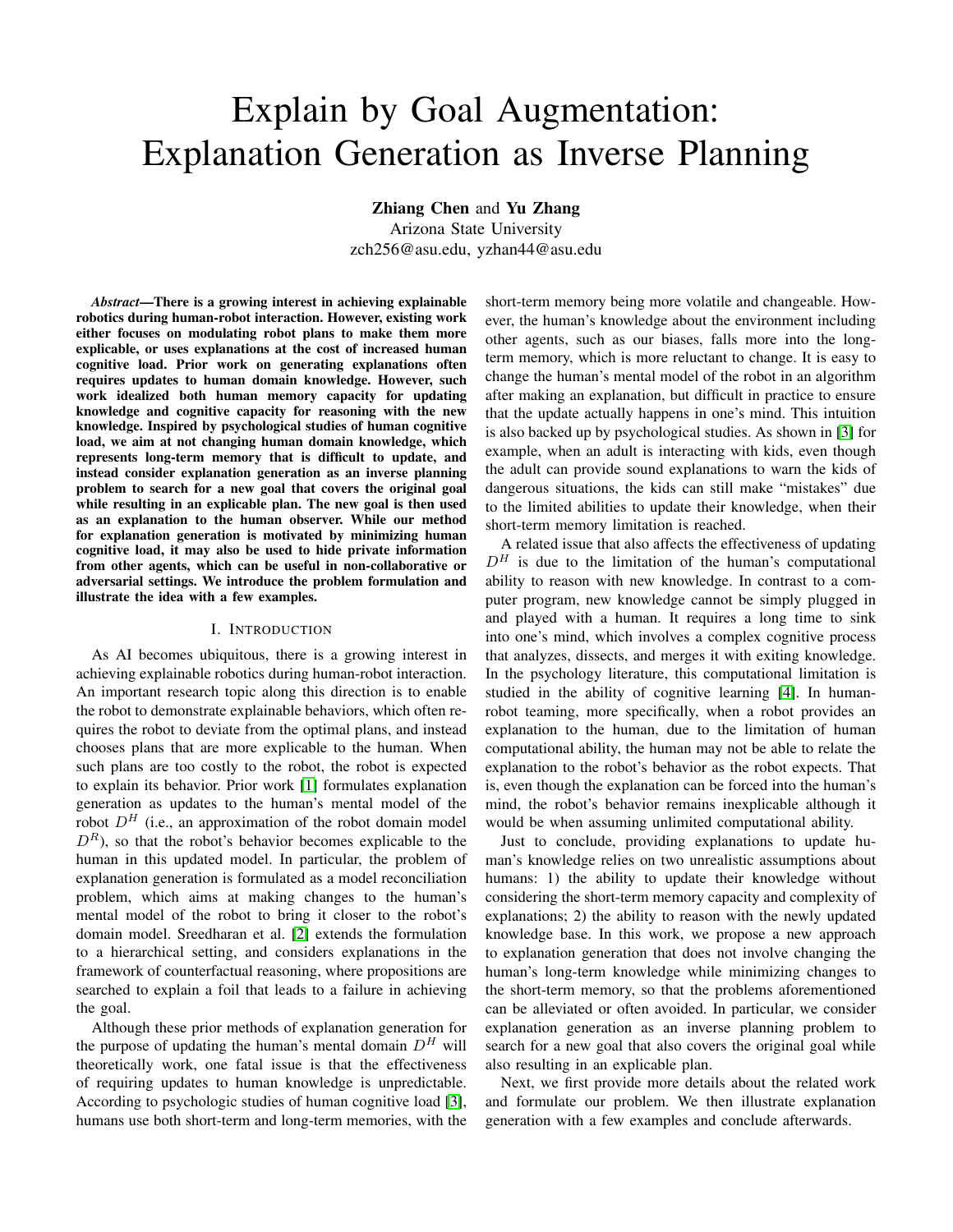### II. RELATED WORK

Given the increased interest in achieving explainable robotics, research has been conducted along the direction in many areas, such as communication, motion planning and high-level task planning. In particular, AI challenges in humanrobot cognitive teaming [\[5\]](#page-2-4) have been surveyed from a task planning perspective. Several interesting approaches have been discussed there. For example, Zhang et al. [\[6\]](#page-2-5) introduced the notion of plan explicability and built a learning model to compute it, which was then used by agents to generate plans that are more explicable to humans. This approach uses a similar principle as in this work, with the goal of reducing human cognitive load. However, this approach introduces additional constraints to planning and hence may not always be feasible (since the plan may be too costly). We show that our approach in fact generalizes plan explicability with slight modifications to the formulation. When generating explicable plans is infeasible, plan explanations as udpates to the human's knowledge can be considered as a model reconciliation problem [\[1\]](#page-2-0) [\[2\]](#page-2-1). As discussed, however, these methods require strong assumptions that are unrealistic in practice.

Instead of updating the human's knowledge, our proposed method for generating explanations updates the robot's goal, which can be seen as an inverse planning problem, such that the original goal is covered by the new goal while resulting in an explicable plan to human. While in planning, we compute a plan to achieve a goal; in inverse planning, in contrast, we search for a goal that maximizes the explicability of the resulting plan. Our work also differs from plan recognition since no observations are required.

### III. METHODOLOGY

Our problem setting is the one where the robot is cohabiting with humans and the robot has the ability to choose its own goals (of course, with the ultimate goal to make human lives betters, hopefully).

### *A. Background*

A STRIPS planning problem is a tuple  $M = \langle D, I, G \rangle$ , where  $D = \langle F, A \rangle$  is the domain model, F is the set of predicates, and  $A = \{a\}$  is a set of actions with preconditions, add and delete effects:  $Pre(a) \subseteq F$ ,  $Add(a) \subseteq F$ , and  $Del(a) \subseteq F$ .  $I \subseteq F$  is the initial state, and  $G \subseteq F$ is the goal state. A plan is a sequence of actions  $\pi$  =  $(a_1, a_2, ..., a_n)$ , where  $\forall_i a_i \in A$ . The cost of a plan  $\pi$  is given by  $C(\pi) = \sum_{a \in \pi} c(a)$ , where  $c(a)$  is often a non-negative value;  $C(\pi) = \infty$  if  $\pi = \emptyset$  (no plan exists). A solution to a planning problem is a plan such that  $\delta_D(I, \pi) \models G$ , where  $\delta_D(\cdot)$  is a transition function that transitions the state I using π. An optimal solution set of a problem is denoted as  $\Pi_M^* = {\pi_M^* | \pi_M^* = \text{argmin}_{\pi} [C(\pi) s.t. \delta_D(I, \pi) \models G]}$ . A plan in the optimal solution set is called an optimal plan  $\pi_M^* \in \Pi_M^*.$ 

In human-robot teaming, we define a general explanation generation setting by the tuple  $\langle M^R, M^H \rangle$ , where

 $M^R = \langle D^R, I^R, G^R \rangle$  is the robot's model, and  $M^H =$  $\langle D^H, I^H, G^H \rangle$  is the human's mental model of the robot [\[1\]](#page-2-0). For simplicity,  $\Pi^*_{M^R}$ ,  $\Pi^*_{M^H}$  are denoted as  $\Pi^*_R$ ,  $\Pi^*_H$ , and the same applies to  $\pi_R^*, \pi_H^*$  for  $\pi_{M_R}^*, \pi_{M^H}^*$ . Note that changes to all components of  $M$  is considered equivalent in [\[1\]](#page-2-0).

### *B. Problem Formulation*

We first provide a general definition of explicability used in our work, which is similar to that in [\[6\]](#page-2-5). Our approach does not depend on how explicability is defined.

Definition 1. *(Explicability) Given two planning problems with the same initial state and goal state,*  $M^R = \langle D^R, I, G \rangle$ and  $M^H = \langle D^H, I, G \rangle$ , and a plan  $\pi_R$  of  $M^R$ , the expli*cability of*  $\pi_R$  *to the model*  $M^H$  *is defined as*  $\xi_{\lceil \pi_R: M^H \rceil} =$  $-min_{\pi_H^*}[dist(\pi_R, \pi_H^*)]$ *, where*  $dist(\cdot)$ *, similar to that in* [\[6\]](#page-2-5)*, computes the explicability distance between the two plans.*

We refer to this definition as the **Plan-to-Model Explica**blility (PME). Note that there are a couple of properties of the definition:

- PME is non-positive,  $\xi_{max} = 0$
- $\xi_{\lbrack \pi_{R}^{\ast}:M^{H}\rbrack} = 0$  if  $\Pi_{R}^{\ast} \cap \Pi_{H}^{\ast} \neq \emptyset$

In plan explanations as model reconciliation [\[1\]](#page-2-0) [\[2\]](#page-2-1), an explanation  $\mathcal{E}$  is generated to update  $M^H$  to be  $M^{H'}$  such that 1)  $M^{H'}$  is closer to  $M^R$ , and 2)  $\exists \pi^*_{H'} \in \Pi^*_{R}$ .

Instead of changing everything in  $M<sup>H</sup>$ , we aim at generating explanations as updating the goal  $G$  such that the new goal  $G' = \operatorname{argmax}_{G'} [\xi_{[\pi_{R'} : M^{H'}]}] \ s.t. \ G \setminus G' = \emptyset$ 

where  $M^{H'} = \langle D^H, I, G' \rangle$  and  $\pi_{R'} \in \Pi_{R'}$  is a solution for  $M^{R'} = \langle D^R, I, G' \rangle$ . To understand this, we firstly take a look at the optimization without the constraint. We expect that a plan  $\pi_{R'}$  for the updated robot problem  $M^{R'}$  to be completely explicable in the updated human model  $M^{H'}$ , that is,  $\xi_{\left[\pi_{R'}:M^{H'}\right]} = 0$ ; if such a plan cannot be found, we search for a plan that can maximize  $\xi_{\pi_{R'} : M^{H'}]}$ . At the same time, the new goal should cover the original goal,  $G \setminus G' = \emptyset$ . Note that our formulation of explanation generation problem captures the problem of generating explicable plans in [\[6\]](#page-2-5). At the same time, we also allow the goal of the problem to be changed. Compared to [\[1\]](#page-2-0), we do not require the robot plan to be optimal in the updated model.

### *C. Explanation Generation*

Our explanation generation problem can be considered as the problem of *explicable goal augmentation*. Given a set of goal augmentation candidates or short as goal candidates, denoted as  $G$ , which is a set of goal augmentations that the robot may choose to perform. In order to achieve the original goal, we consider the new goal as composed of the original goal and an additional goal that is in the goal candidates. That is,  $G' \in \{G \cup \Delta G \mid \Delta G \in \mathcal{G}\}\$ . Then our explanation generation problem can be formulated as follows:

## $G' = \text{argmax}_{G'}[\xi_{[\pi_{R'} : M^{H'}]}]$

where  $G' \in \{G \cup \Delta G \mid \Delta G \in \mathcal{G}\}, M^{H'} = \langle D^H, I, G' \rangle,$ and  $\pi_{R'} \in \Pi_{R'}$  is a plan in  $M^{R'} = \langle D^R, I, G' \rangle$ . Then the